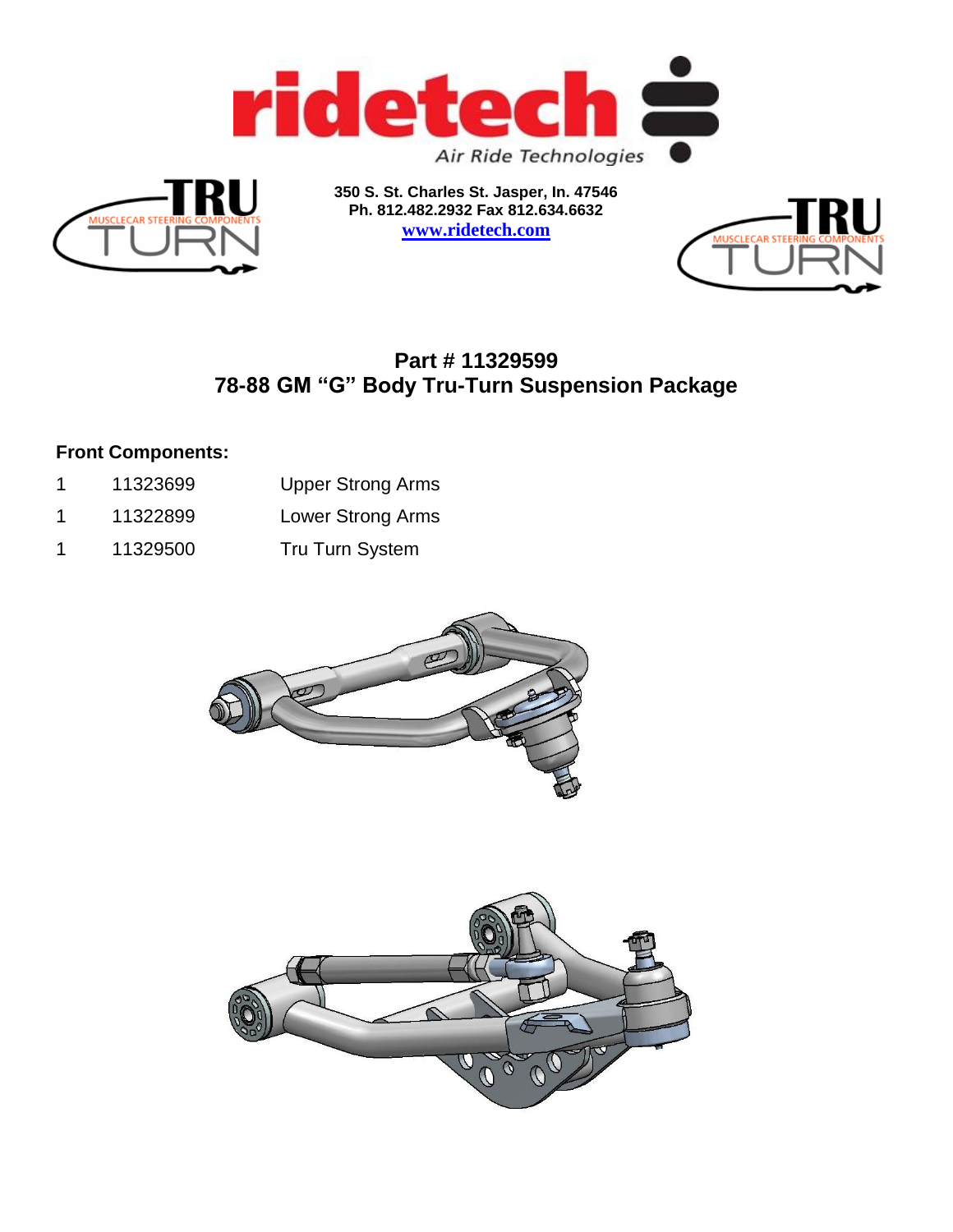

**350 S. St. Charles St. Jasper, In. 47546 Ph. 812.482.2932 Fax 812.634.6632 [www.ridetech.com](http://www.ridetech.com/)**

## **Part # 11323699 78-88 GM "G" Body Upper StrongArms**

### **Components:**

- 1 90002379 Drivers side arm
- 1 90002380 Passenger side arm
- 2 90000913 Upper ball joint
- 2 90000914 Caster Adjustable Cross shaft
- 2 70010826 Delrin Bushing no ledge
- 2 70010827 Delrin Bushing small ledge
- 4 70010759 Delrin Bushing outer
- 4 70010807 Zero Offset Caster Slugs

### **Hardware:**

| 99163001 | Stainless Washer            | Cross shaft to bushing |
|----------|-----------------------------|------------------------|
| 99622005 | 5/8" SAE crimp locking nuts | Cross shaft to bushing |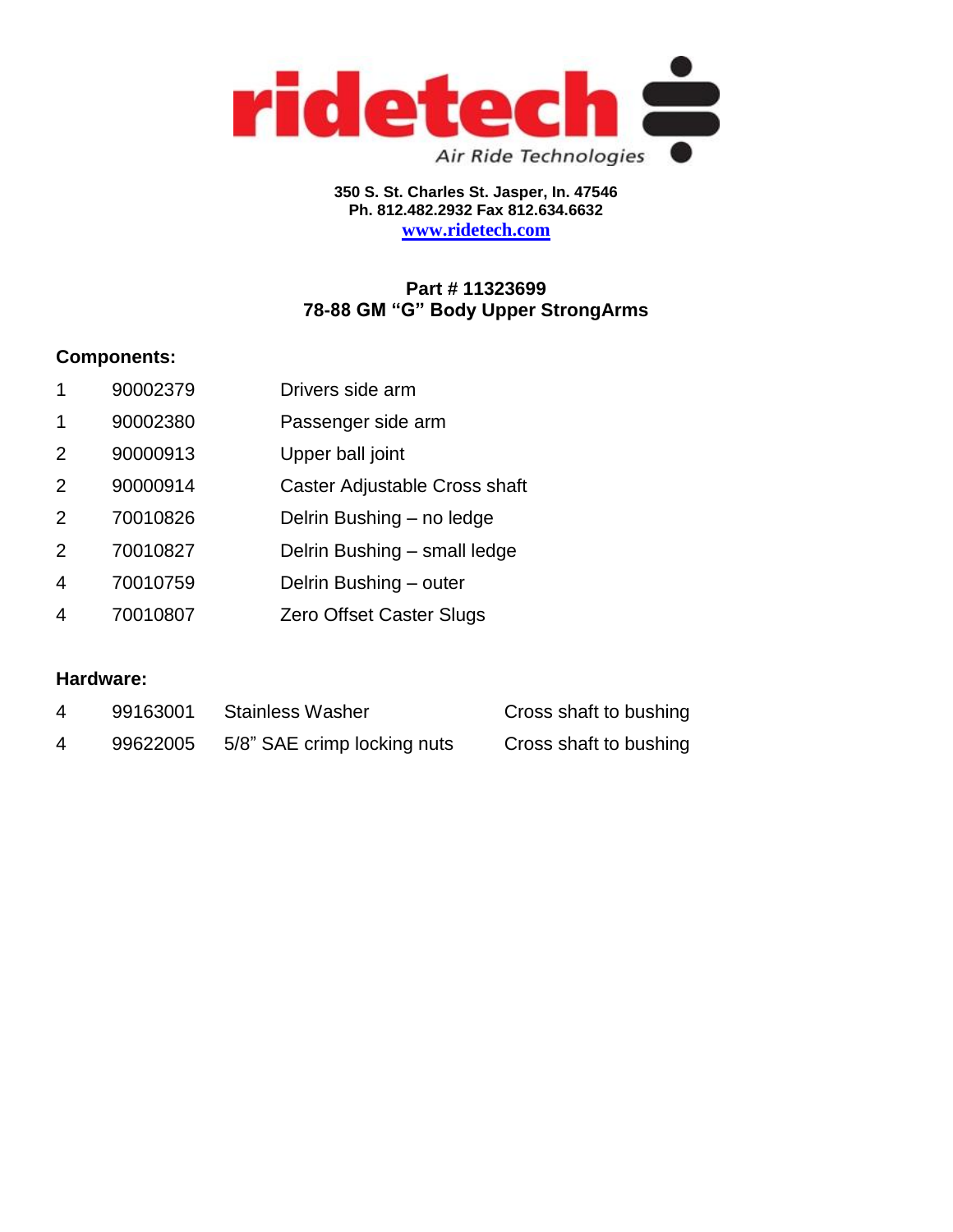



1. Fasten the upper arm to the frame using the factory hardware. Reinstall the current alignment shims, but **vehicle must be realigned.** 

2. Drop ball joint down through upper arm. Slide ball joint boot over stud, then place boot retainer over the boot. Clamp assembly tight w/ the hardware supplied.

3. Fasten the ball joint to the spindle w/ the new castle nut and cotter pin supplied.

4. Tighten the cross shaft nuts enough to create drag on the delrin bushings, the arm should still move.

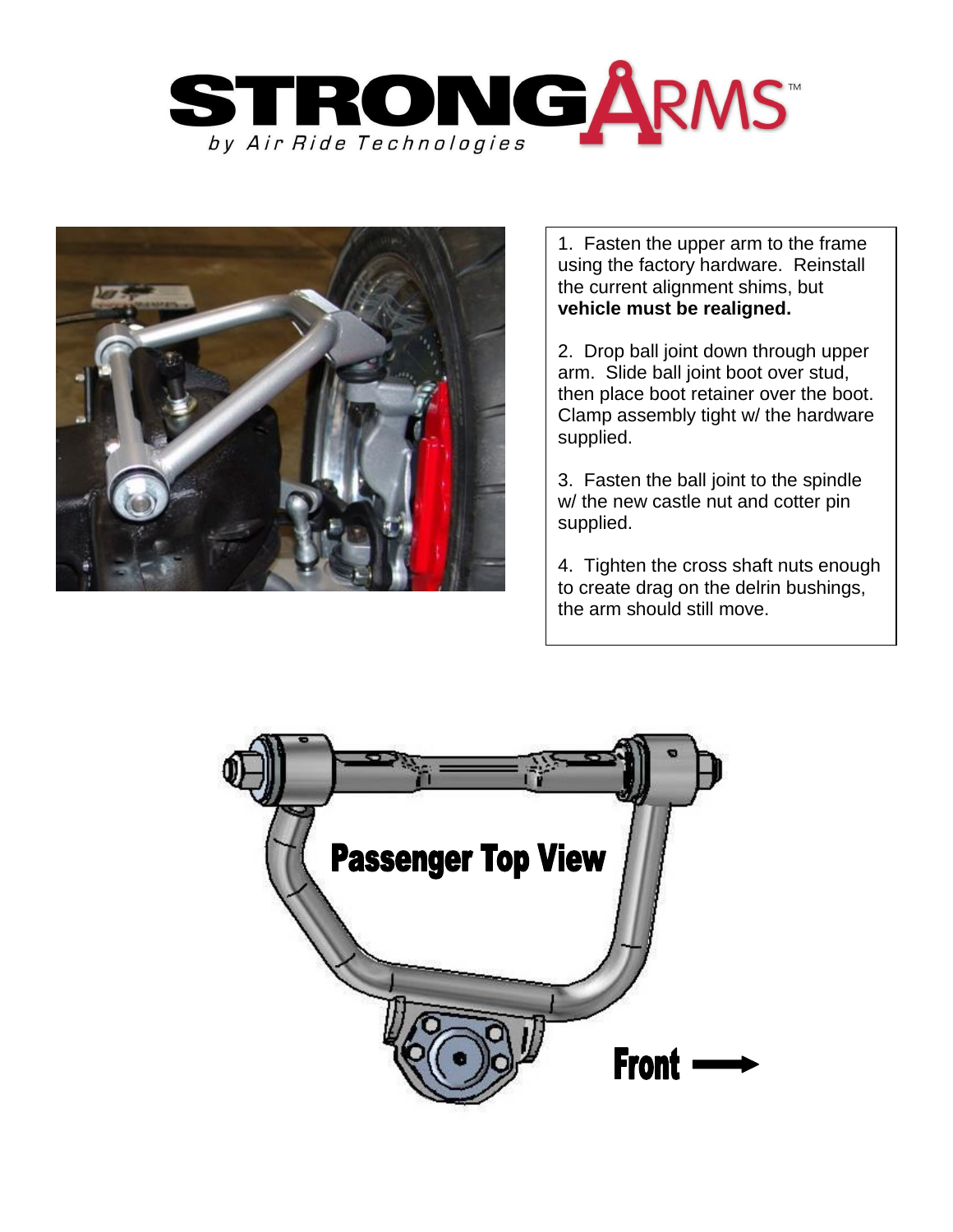

# **Passenger Side – Top View**

| Item# | <b>Description</b>            |                |
|-------|-------------------------------|----------------|
| 1.    | 5/8 - 18 Toplock Jam Nut      |                |
| 2.    | <b>Outer Washer</b>           |                |
| 3.    | <b>Outer Delrin bushing</b>   |                |
| 4.    | Passenger side arm            |                |
| 4.    | Driver side arm               |                |
| 5.    | Inner Delrin bushing w/ledge  | $\overline{2}$ |
| 6.    | Caster Adjustable Cross shaft | $\overline{2}$ |
| 7.    | <b>Caster Slug</b>            | $\overline{2}$ |
| 8.    | Inner Delrin bushing no ledge | 2              |

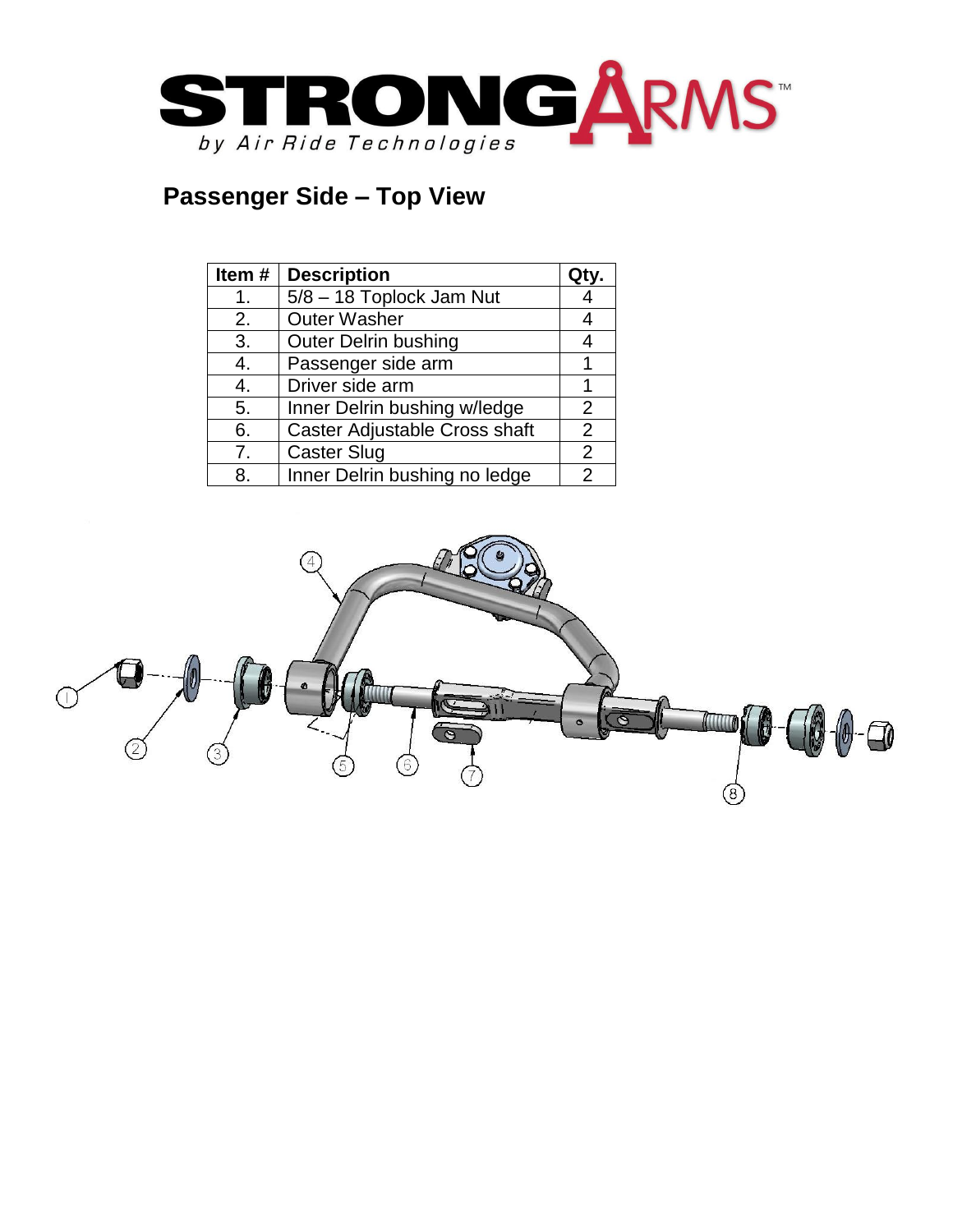







These Strong Arms come equipped with a changeable caster slug setup. This allows you to add or remove caster from the front suspension, if desired. The caster slugs that come in the kit are setup to put the control arm in the centered position, which is approximately 5 degrees of caster. The caster slugs allow you to add or remove caster without having to use a stack of shims. If more or less caster is desired, optional caster slugs can be purchased from your Ridetech dealer or Ridetech.

### **Caster Explained**:

To understand caster you need to picture an imaginary line that runs through the upper ball joint and extends through the lower ball joint. From the side view the imaginary line will tilt forward or backward. The tilting of this imaginary line is defined as caster.

Caster is measured in degrees by using a caster camber gauge. If the imaginary line described above tilts towards the back of the car, at the top, then you will have positive caster. If the imaginary line tilts forward then you would have negative caster.

Positive caster provides the directional stability in your car. Too much positive caster will make the steering effort difficult. Power steering will allow you to run more positive caster. Negative caster requires less steering effort but can cause the car to wander down the highway.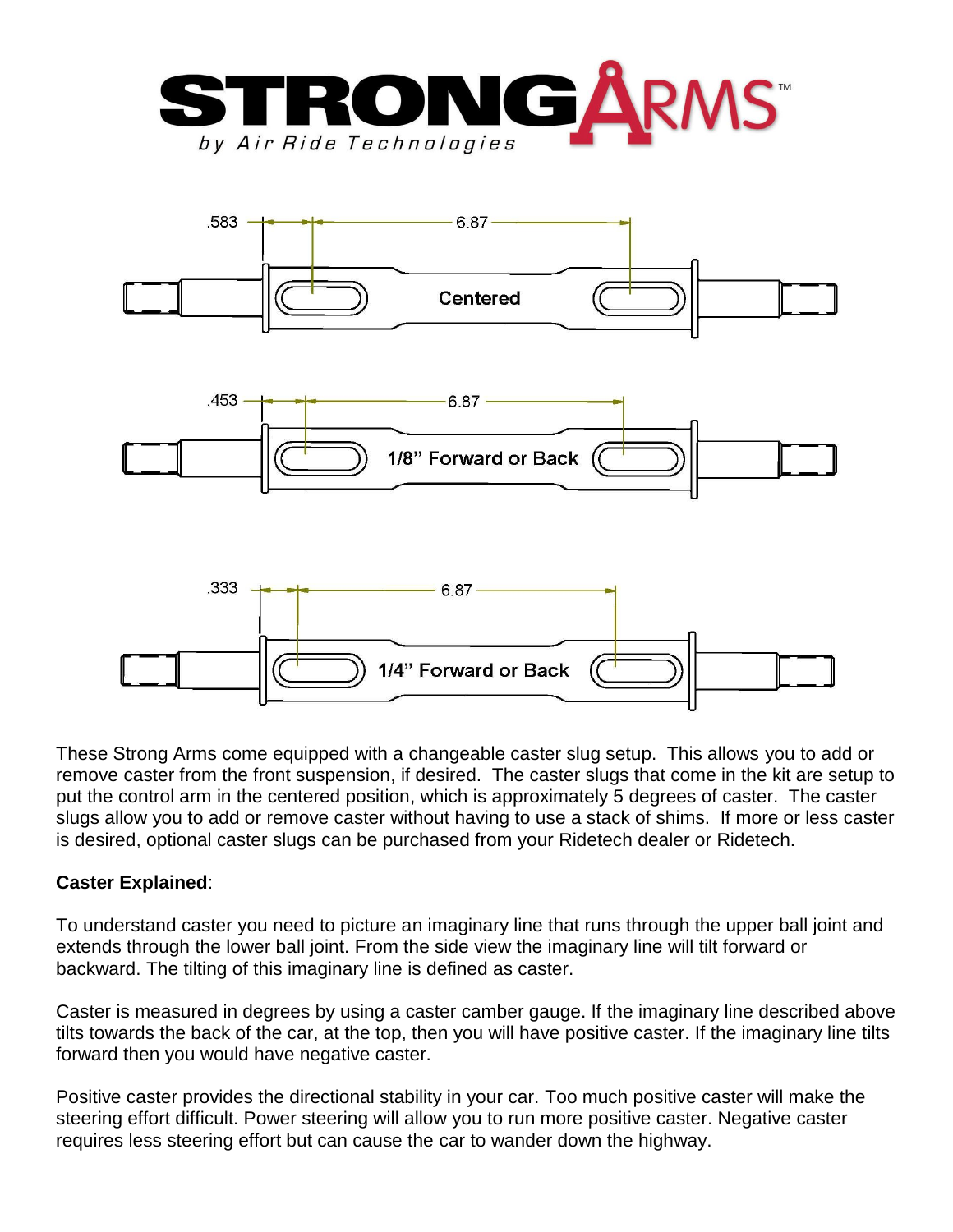

**350 S. St. Charles St. Jasper, In. 47546 Ph. 812.482.2932 Fax 812.634.6632 [www.ridetech.com](http://www.ridetech.com/)**

# **Part # 11322899 78-88 GM "G" Body Lower StrongArms** For Use w/ Shockwaves or CoilOvers

### **Components:**

- 1 90002377 Driver side lower arm
- 1 90002378 Passenger side lower arm
- 2 90000896 Ball joint
- 2 90000572 Inner bushing sleeve
- 2 90000573 Inner bushing sleeve
- 8 70010759 Delrin bushing half
- 4 90002062 Aluminum spacer Shock to lower arm

### **Hardware:**

|  | 99501024 $\frac{1}{2}$ 13 x 3 $\frac{1}{4}$ Gr.5 bolt | Shockwave to lower arm |
|--|-------------------------------------------------------|------------------------|
|  | 99502001     /2"-13 Nylok nut                         | Shockwave to lower arm |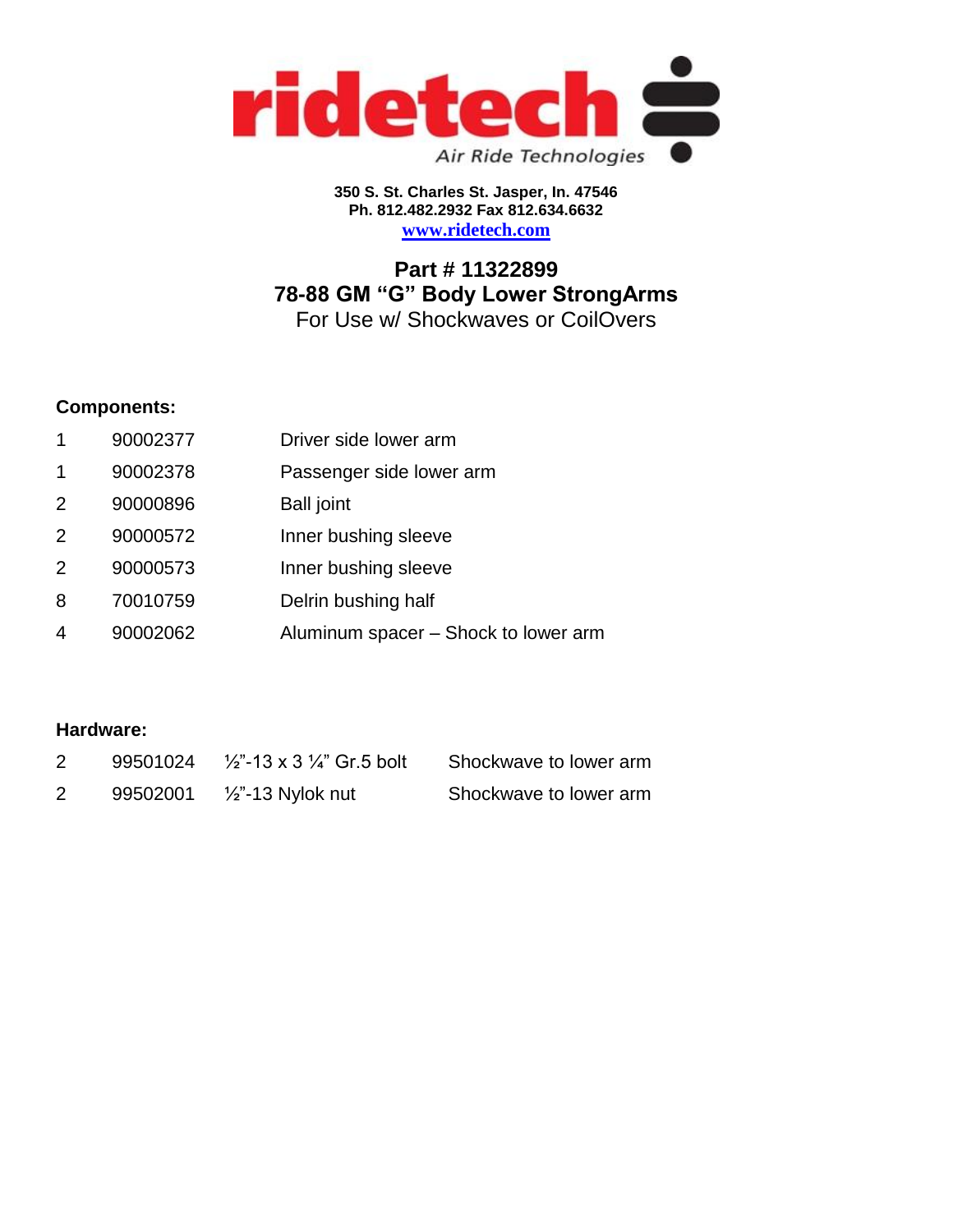

### **Installation Instructions**



ŐĬ

1. After removing the factory lower control arm, clean the bushing mounting surfaces on the frame to make sure they are fairly smooth.

2. Fasten the lower arm to the frame with the factory hardware.

3. Swing the lower StrongArm up to the shock and secure with the  $\frac{1}{2}$ " x 3  $\frac{1}{4}$ " bolt and Nylok nut, an aluminum spacer must be installed on each side of the bearing.

4. Slide the ball joint boot over the stud, then push the stud up through the spindle. Secure w/ the new castle nut and cotter pin supplied.

5. Grease the ball joints.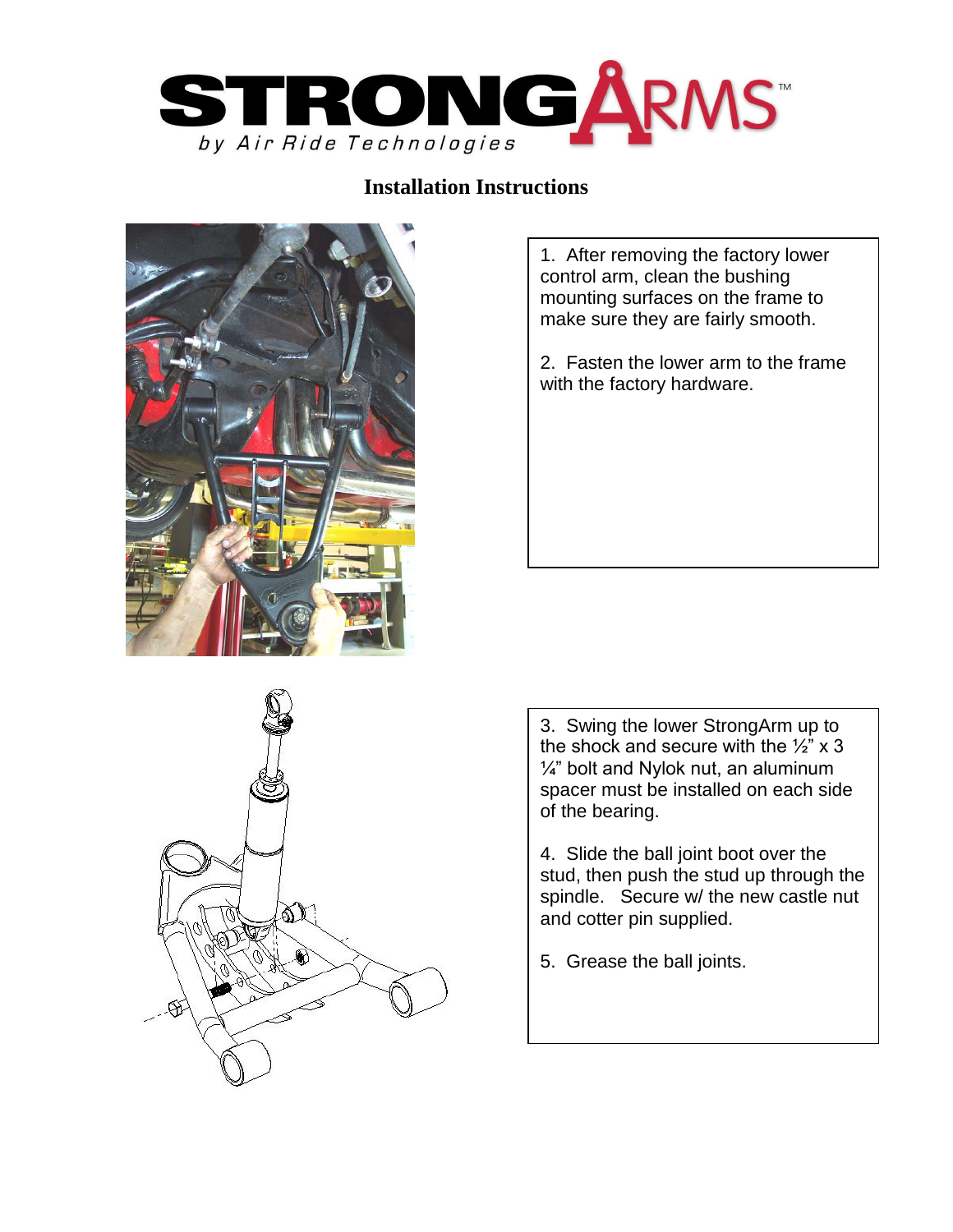

| Item#         | <b>Description</b>               |   |
|---------------|----------------------------------|---|
| $\mathbf 1$ . | Driver side arm                  |   |
| 2.            | <b>Ball Joint</b>                |   |
| 3.            | Inner bushing sleeve - narrow    |   |
| 4.            | Inner bushing sleeve - wide      |   |
| 5.            | Delrin bushing half              | 2 |
| 6.            | Delrin bushing half              | 2 |
| 7.            | Aluminum bearing spacer          | 2 |
| 8.            | 1/2"-13 x 3 $\frac{1}{4}$ " bolt |   |
| 9.            | $\frac{1}{2}$ "-13 Nylok nut     |   |

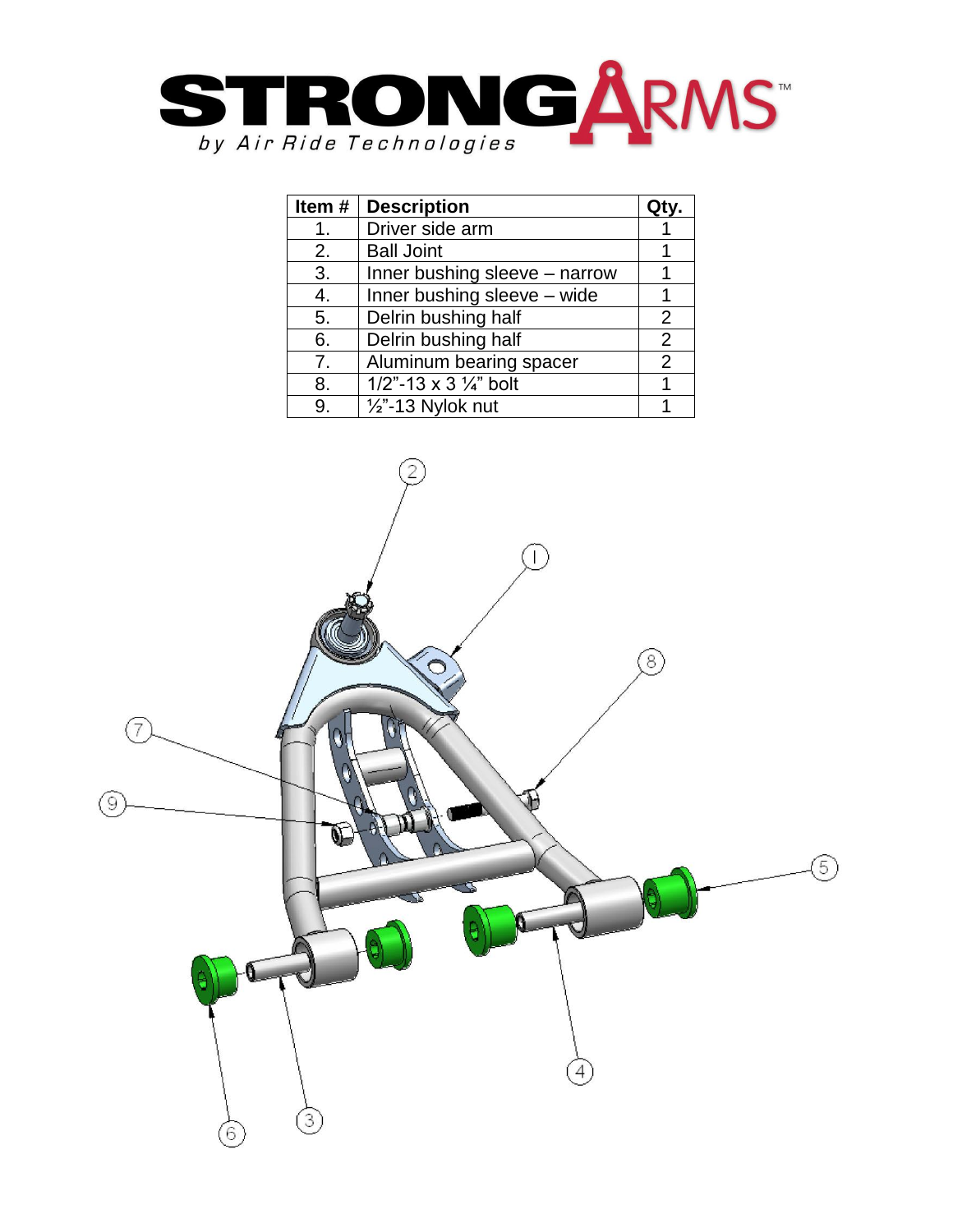

**Ph. 812.482.2932 Fax 812.634.6632**

[www.ridetech.com](http://www.ridetech.com/)

# **Part # 11329500 78-88 G-Body TruTurn System without Spindles**



| <b>Item</b><br># | Part#    | <b>Description-Specification</b> | Qty.           |
|------------------|----------|----------------------------------|----------------|
| 1.               | 90001590 | Heim end                         | 2              |
| 2.               | 99800002 | 5/8"-18 RH jam nut               | $\overline{2}$ |
| 3.               | 90002373 | <b>Heim End Spacer</b>           | 4              |
| 4.               | 99622003 | 5/8"-18 Lock Nut-100 ft lbs      | $\overline{2}$ |
| 5.               | 90002374 | <b>Tie Rod Stud</b>              | 2              |
| 6.               | 99432005 | 7/16"-20 castle nut-35 ft lbs    | $\overline{2}$ |
| 7 <sub>1</sub>   | 90002375 | Adjusting sleeve                 | 2              |
| 8.               | 99952002 | 3/32" cotter pin                 | 2              |
| 9.               | 99800003 | 5/8"-18 LH jam nut               | $\overline{2}$ |